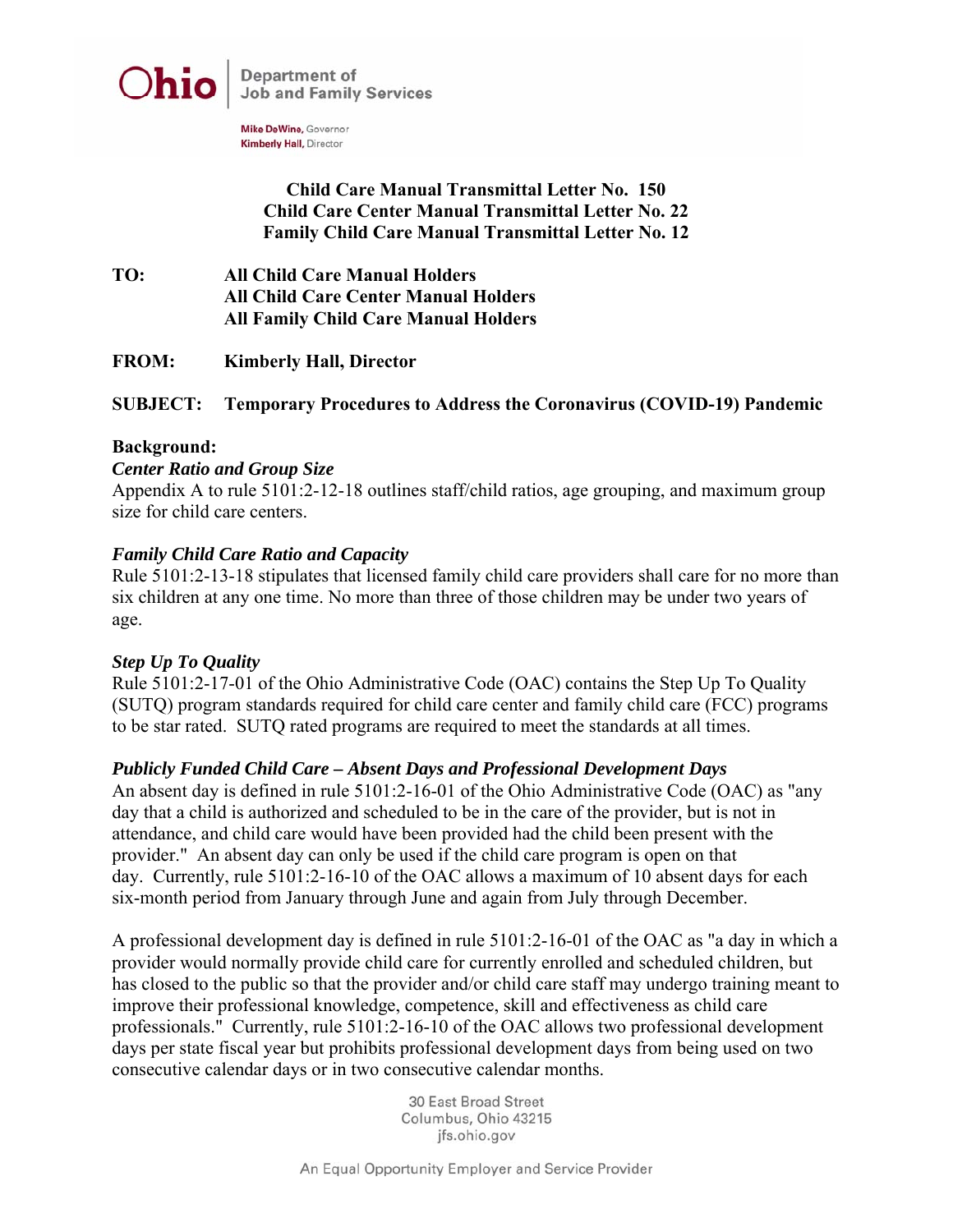### **New Policy:**

In response to the COVID-19 pandemic, changes in policy are being implemented to allow programs to meet the needs of the families impacted by the pandemic and school closings. The Executive ban issued on March 12, 2020 to prohibit mass gatherings of 100 people or more in the state of Ohio does not apply to child care programs.

**The following rules and policy changes are effective as of March 13, 2020.**

**Rule 5101:2-12-18 "Group size and ratios for a licensed child care center" Appendix A** has been amended to update the ratio and group size requirements for preschool and school-age children:

| <b>Age of Children</b>          | <b>Maximum Child Care Staff</b> | <b>Maximum Group Size</b> |
|---------------------------------|---------------------------------|---------------------------|
|                                 | <b>Member/Child Ratio</b>       |                           |
| <b>Young Infants</b>            | $1:5$ or                        | 12                        |
| (birth to less than 12 months)  | 2:12 in same room               |                           |
| <b>Older Infants</b>            | 1:6                             | 12                        |
| (at least 12 months and less    |                                 |                           |
| than 18 months)                 |                                 |                           |
| <b>Young Toddlers</b>           | 1:7                             | 14                        |
| (at least 18 months and less    |                                 |                           |
| than $2 \frac{1}{2}$ years)     |                                 |                           |
| <b>Older Toddlers</b>           | 1:8                             | 16                        |
| (at least 2 1/2 years and less  |                                 |                           |
| than 3 years)                   |                                 |                           |
| <b>Young Preschoolers</b>       | 1:16                            | 32                        |
| (at least 3 years and less than |                                 |                           |
| 4 years)                        |                                 |                           |
| <b>Older Preschoolers</b>       | 1:18                            | 36                        |
| (at least 4 years and not       |                                 |                           |
| enrolled in or eligible to be   |                                 |                           |
| enrolled in kindergarten)       |                                 |                           |
| <b>All School-Agers</b>         | 1:30                            | 60                        |
| (enrolled in or eligible to be  |                                 |                           |
| enrolled in kindergarten or     |                                 |                           |
| above and less than 15 years)   |                                 |                           |

**Rule 5101:2-13-18 "Group size and ratios for a licensed family child care provider"** has been amended to allow each child care staff member in a family child care home to care for up to twelve children at any one time. Each child care staff member can only care for three children under two years of age. For this period, Type B providers are automatically grandfathered to have a capacity of twelve children at any one time.

**Rule 5101:2-16-10 "Payment rates and procedures for providers of publicly funded childcare services"** has been amended to: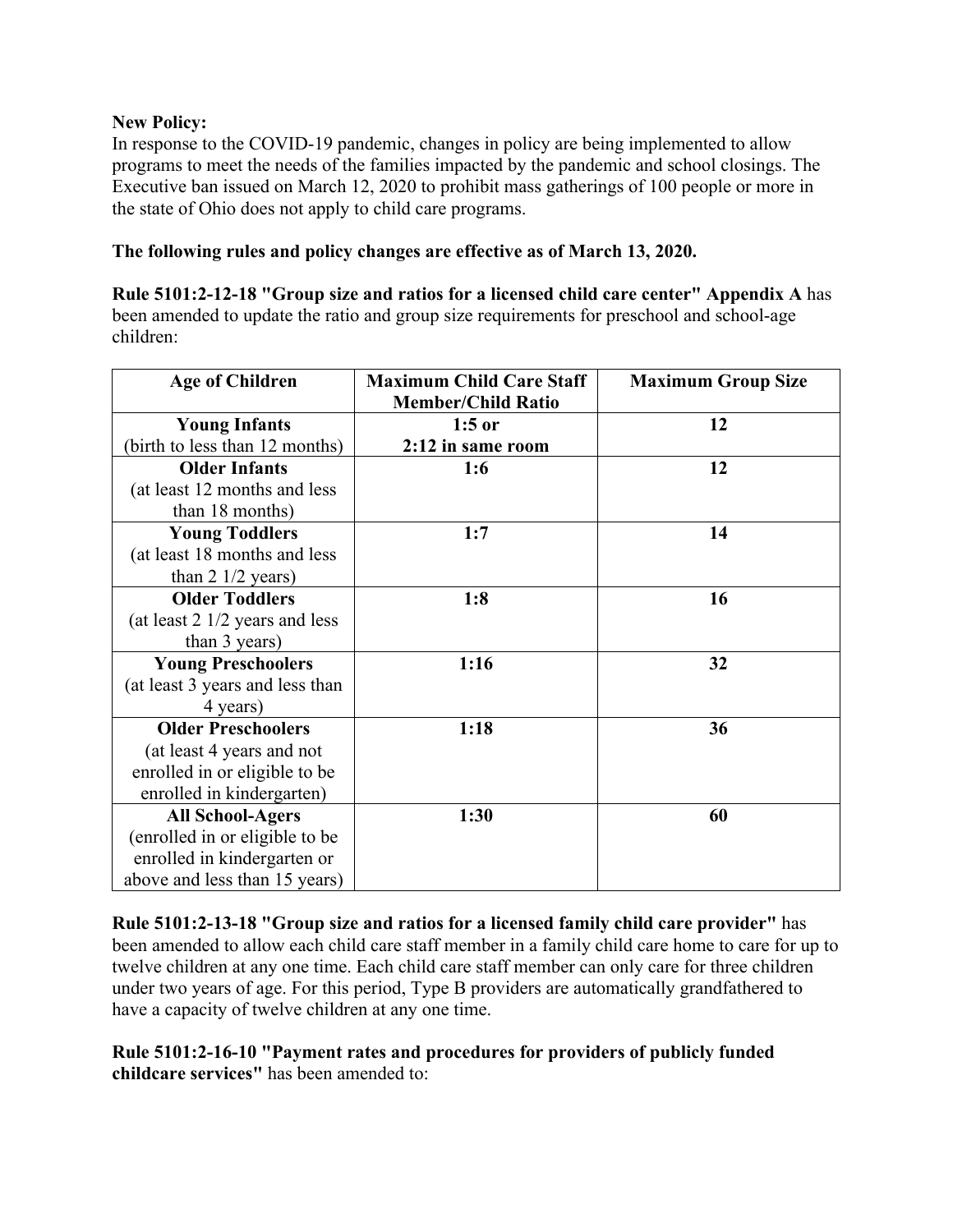- Increase the number of absent days from ten days per six months to twenty days per six months.
- Create twenty-one pandemic days per fiscal year. A pandemic day is a day the provider is closed in response to the COVID-19 pandemic. In-home aides may not claim pandemic days.

The child care automated system will be updated to reflect these changes.

## *Step Up To Quality*

While Ohio is in a state of emergency to address the COVID-19 pandemic, SUTQ rated child care centers and family child care home providers should focus on meeting licensing requirements for health and safety. Additionally, the Ohio Department of Job and Family Services will not be assessing SUTQ standards and submission requirements with the exception of already submitted 1-star initial registrations, 1-star rating renewals and already submitted annual reports for 3-, 4- and 5-star ratings.

### **Questions:**

Please contact the Child Care Policy Helpdesk at 1-877-302-2347, option 4, if you have any questions about the new policy.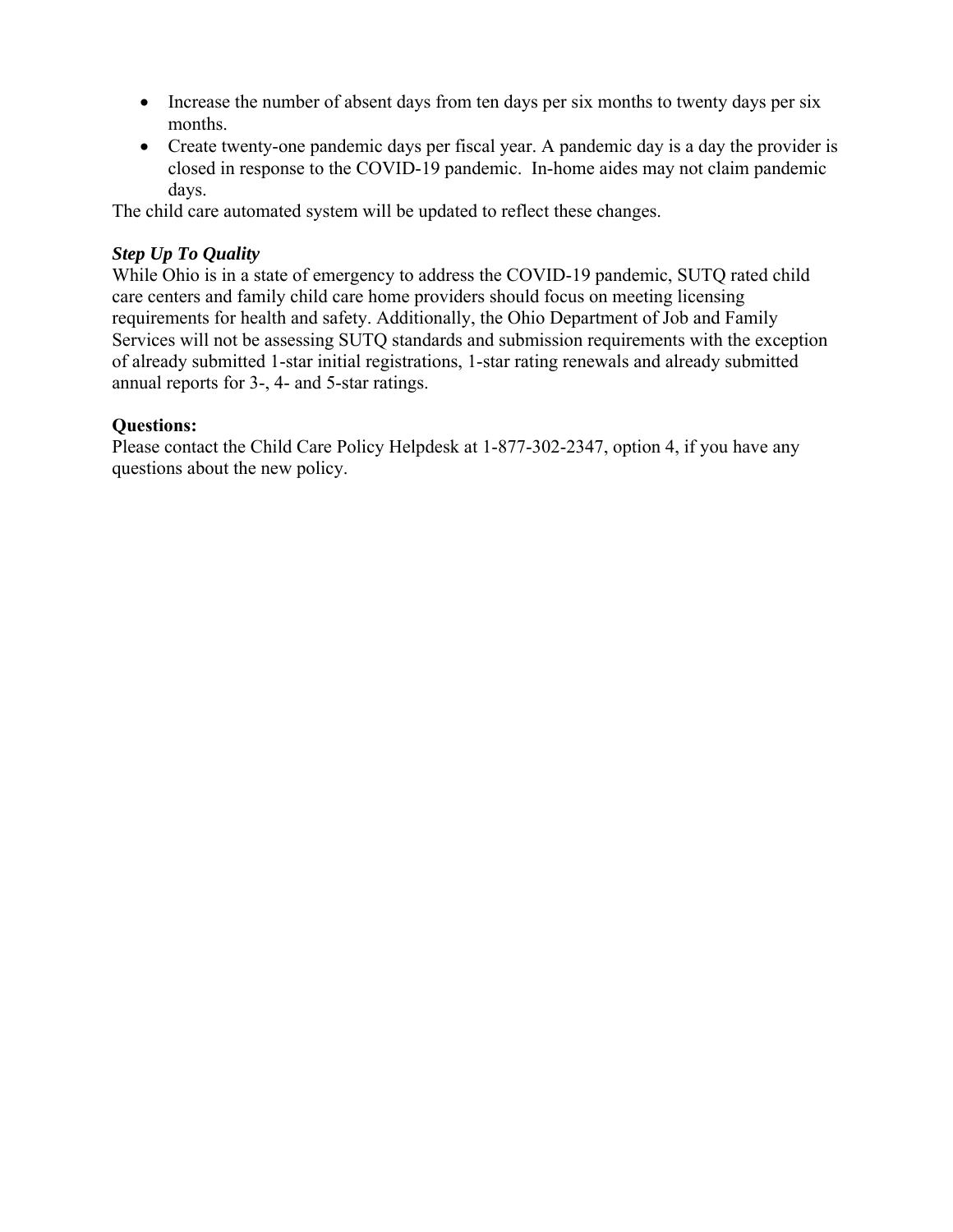#### 5101:2-12-18 **Group size and ratios for a licensed child care center.**

- (A) What are the requirements for staff/child ratios and maximum group size for a licensed child care center?
	- (1) The center shall ensure that required child care staff members/child ratios and maximum group size limitations are maintained at all times in accordance with appendix A to this rule. The center shall post appendix A to this rule in a noticeable area in the center.
	- (2) Child care staff members shall not be counted in the staff/child ratio when engaged in duties or activities that interfere with supervision of children.
	- (3) There shall be at least one other employee or child care staff member at the center if there are seven or more children in the building.
	- (4) Children shall be organized and assigned to a permanent group in consultation with parents and in accordance with the maximum group size detailed in appendix A to this rule.
		- (a) A child with special needs shall be included in the group that best meets the child's development needs.
		- (b) Specific child care staff members shall be assigned and responsible for the care and supervision of the children in their group on a daily basis.
	- (5) The center shall not exceed the license capacity at any time.
		- (a) Children on routine trips to and from home, do not count in the center's capacity.
		- (b) Children on routine trips, other than to and from home, and on field trips do count in the center's capacity.
	- (6) Group size limitations shall not be interpreted to apply during nap time, evening sleep time, meal time, snack time, outdoor play, field trips, routine trips or special occasions.
	- (7) The children shall be organized in groups to give continuity of care and supervision to the children on a day by day basis.
- (B) What are the requirements when multiple age groups are combined?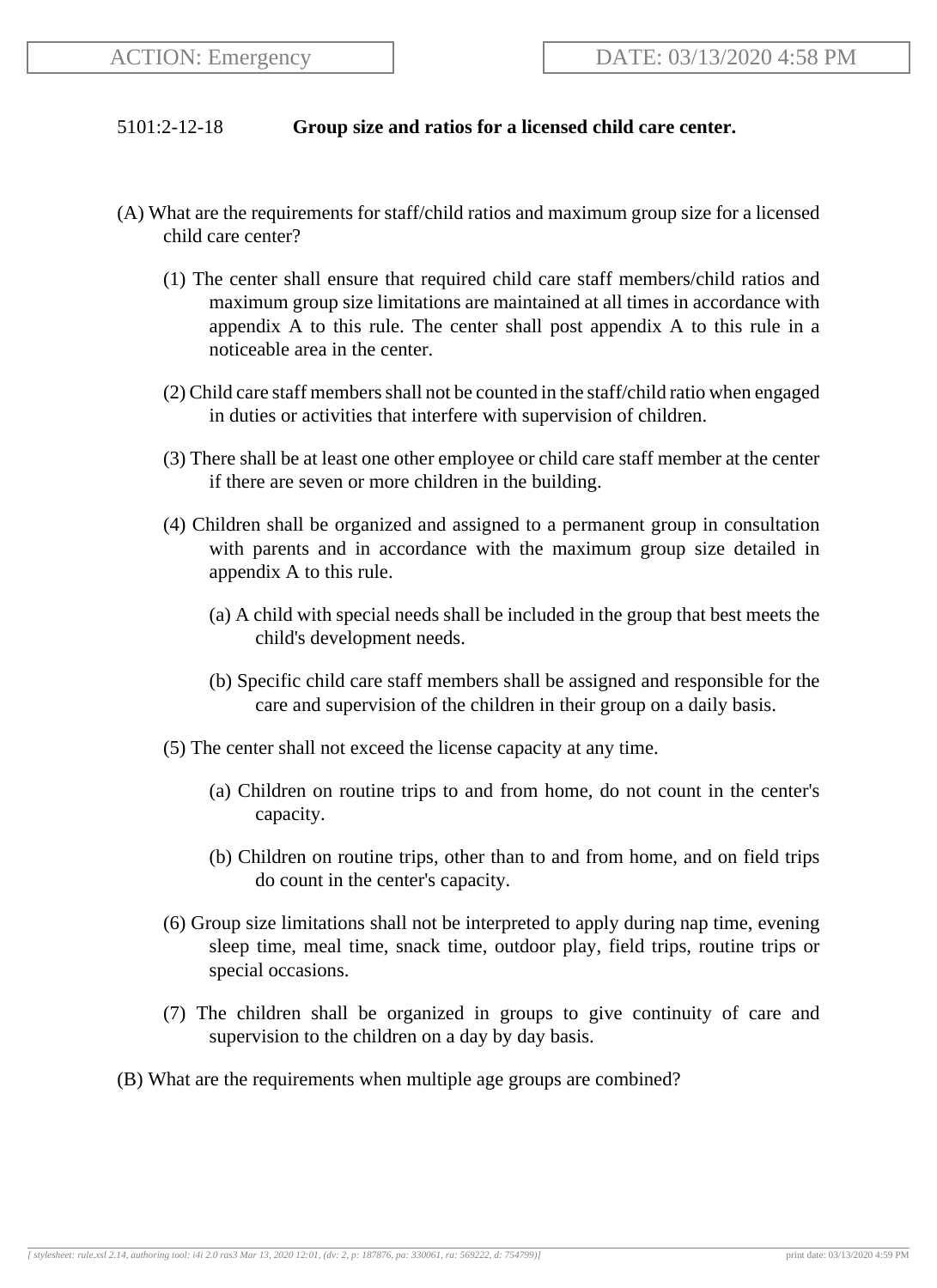- (1) If two or more age groups are combined, the staff/child ratio shall be maintained for the age of the youngest child in the group. This includes when children are visiting the next older age group for transitioning purposes.
- (2) If no more than one child two and one-half years of age or older is permanently assigned to a group in which all the other children are in the next older group, the staff/child ratio and maximum group size shall be determined by the older children.
- (3) All age groups may be combined when there are twelve or fewer children in the center.
- (C) What are the requirements when multiple groups are combined in a shared undivided space?

Two or more groups of children may be combined in the shared space if all of the following are met:

- (1) All of the children are two and a half or older.
- (2) The total number does not exceed the occupancy limit for the space or thirty-five square feet per child (whichever is less).
- (3) Ratio is maintained pursuant to this rule at all times.
- (D) What are the requirements for transitioning children into the next age group?

The center shall have available in the classrooms, a copy of the transition agreement between the parent and the center.

- (E) Can school-age only programs be double ratio to allow access to the program?
	- (1) If the program serves only school-age children, a group of school-age children may be left with only one child care staff member while the other child care staff member leaves the room to allow access to the program.
	- (2) Both child care staff members shall have a working communication device to contact each other while one child care staff member is out of the room.
	- (3) The child care staff member shall return to the group after allowing access to the program.
- (F) What are the requirements for child care centers to keep an attendance record?
	- (1) The program shall have written documentation of the following for each child: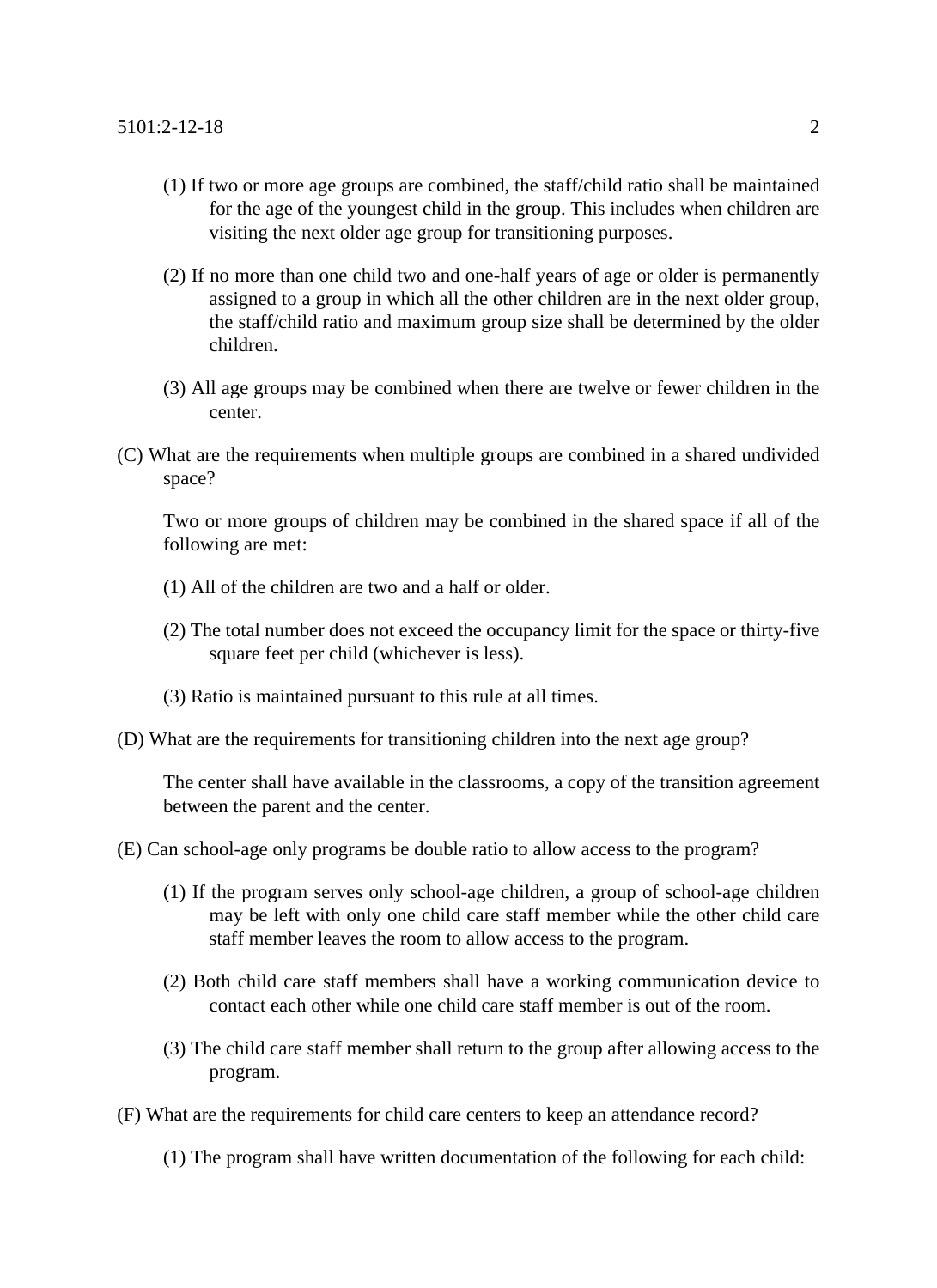- (a) The name and birth date of the child.
- (b) The assigned group for the child.
- (c) The child's weekly schedule.
- (d) The time (hours and minutes) of the child's arrival and departure to the program, including transportation by the program. The Ohio electronic child care (Ohio ECC) provider website (Pweb) cannot be used to meet this written documentation requirement.
- (e) The written documentation shall be kept for a period of one year. Attendance documentation shall remain at the center at all times.
- (2) Each group shall have a method for tracking the children in the group. This tracking method shall include the child's name and date of birth and shall remain with the group at all times throughout the day including outdoor play, emergency evacuations and when groups are combined. The tracking shall be updated throughout the day as children enter or leave the group.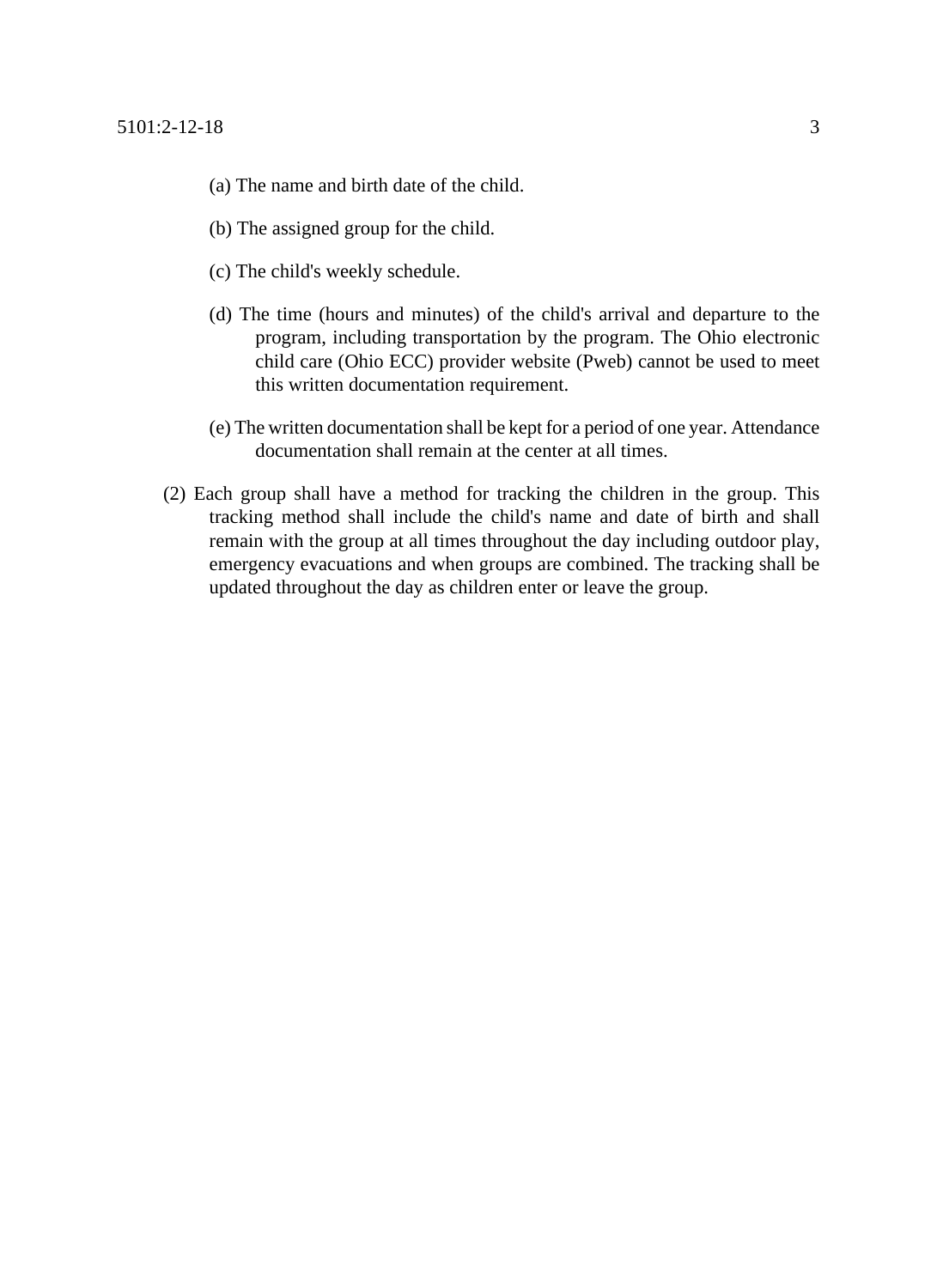Replaces: 5101:2-12-20

Effective: 3/13/2020

#### CERTIFIED ELECTRONICALLY

Certification

03/13/2020

Date

Promulgated Under: 119.03 Statutory Authority: 5104.015, 5104.016 Rule Amplifies: 5104.015, 5104.033

Prior Effective Dates: 03/01/1981, 06/01/1984, 09/01/1986, 01/02/1992 (Emer.), 04/01/1992, 04/01/2003, 01/01/2007, 08/14/2008, 09/29/2011, 12/31/2016, 10/29/2017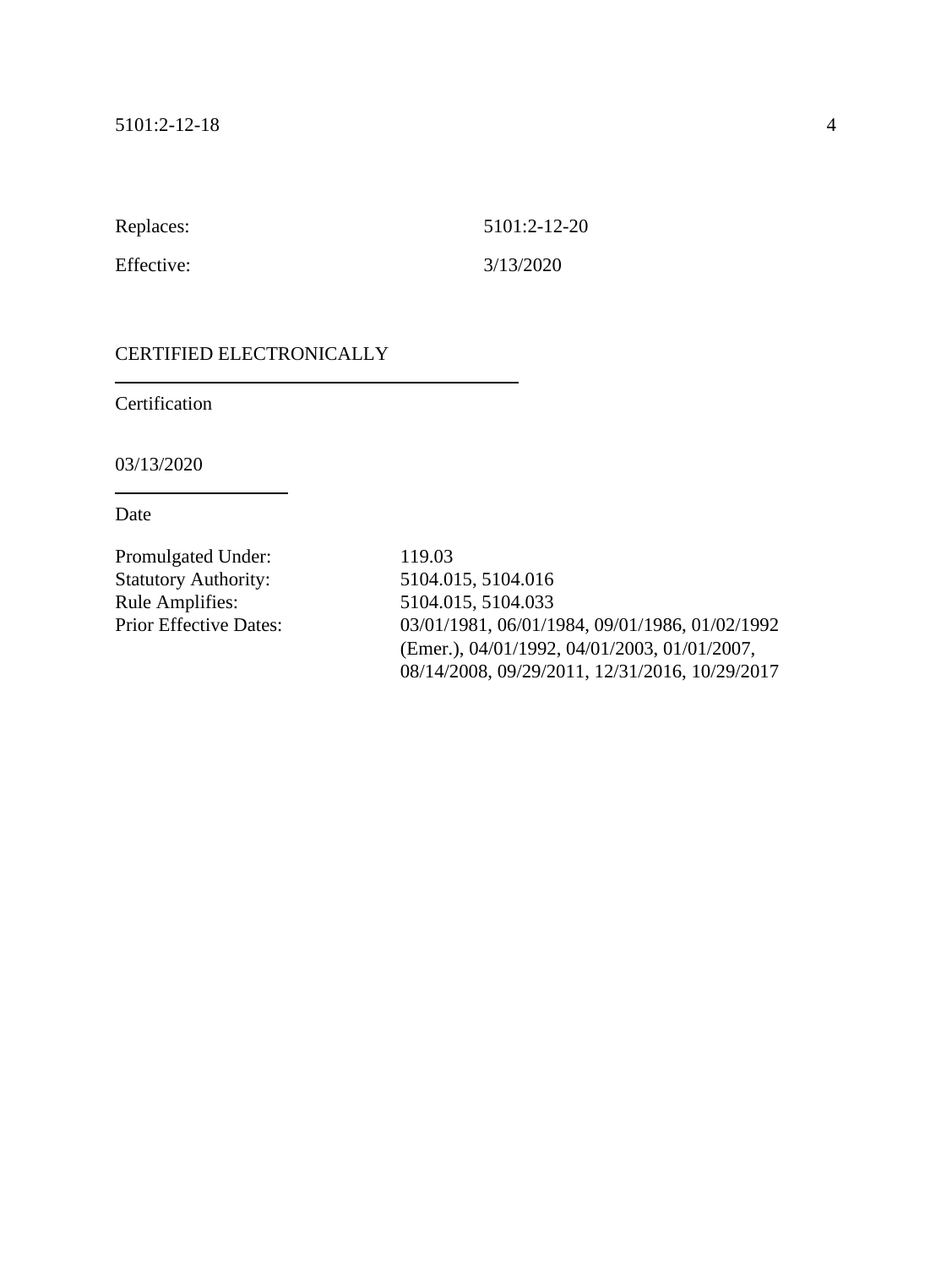ENACTED Appendix 5101:2-12-18

# Appendix A to Rule 5101:2-12-18

# **Staff/Child Ratios, Age Grouping and Maximum Group Size**

| <b>Age of Children</b>                   | <b>Maximum Child Care Staff</b> | <b>Maximum Group Size</b> |
|------------------------------------------|---------------------------------|---------------------------|
|                                          | <b>Member/Child Ratio</b>       |                           |
| <b>Young Infants</b>                     | $1:5$ or                        | 12                        |
| (birth to less than 12 months)           | $2:12$ in same room             |                           |
| <b>Older Infants</b>                     | 1:6                             | 12                        |
| (at least 12 months and less             |                                 |                           |
| than 18 months)                          |                                 |                           |
| <b>Young Toddlers</b>                    | 1:7                             | 14                        |
| (at least 18 months and less             |                                 |                           |
| than $2 \frac{1}{2}$ years)              |                                 |                           |
| <b>Older Toddlers</b>                    | 1:8                             | 16                        |
| (at least $2 \frac{1}{2}$ years and less |                                 |                           |
| than 3 years)                            |                                 |                           |
| <b>Young Preschoolers</b>                | 1:16                            | 32                        |
| (at least 3 years and less than          |                                 |                           |
| 4 years)                                 |                                 |                           |
| <b>Older Preschoolers</b>                | 1:18                            | 36                        |
| (at least 4 years and not                |                                 |                           |
| enrolled in or eligible to be            |                                 |                           |
| enrolled in kindergarten)                |                                 |                           |
| <b>All School-Agers</b>                  | 1:30                            | 60                        |
| (enrolled in or eligible to be           |                                 |                           |
| enrolled in kindergarten or              |                                 |                           |
| above and less than 15 years)            |                                 |                           |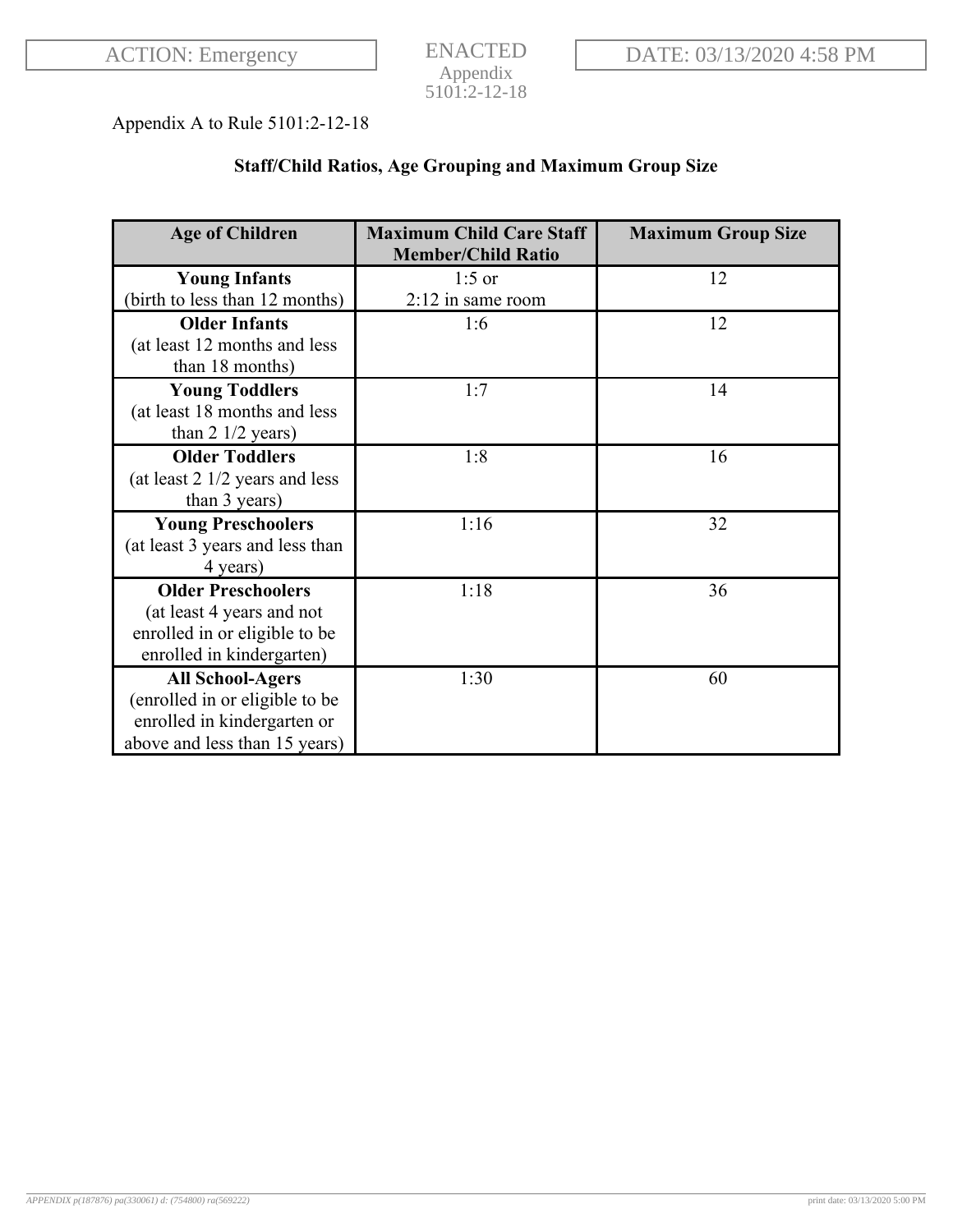### 5101:2-13-18 **Group size and ratios for a licensed family child care provider.**

- (A) What are the requirements for staff/child ratios and maximum group size for a licensed family child care provider?
	- $(1)$  Each child care staff member shall care for no more than  $s$  is twelve children at any one time. No more than three of those children may be under two years of age.
	- (2) The family child care provider shall not exceed the license capacity care for more than twelve children at any time when caring for children during the provider's hours of operation.
	- (3) The family child care provider shall ensure that the required staff/child ratios are maintained at all times including during routine trips and field trips.
- (B) What children in the home are counted in ratio and group size?
	- (1) Any child present at the home who meets any of the following shall be counted in the group size:
		- (a) All children under six years old, including those related to the provider, the provider's own children and residents of the family child care home.
		- (b) Children six years old through fourteen years old who are not related to the provider.
		- (c) Children six years old up to fifteen years old who are related to the provider and for whom care is privately or publicly funded.
		- (d) Children fifteen years old through seventeen years old who are authorized to the provider for publicly funded child care pursuant to Chapter 5101:2-16 of the Administrative Code.
		- (e) Foster children shall be counted as a child not related to the provider.
	- (2) If the parent of a child is also present and caring for the child, the child does not count in group size, unless the parent is the licensed family child care provider, a resident of the family child care home, an employee, a child care staff member or a substitute.
- (C) What are the requirements for providers to keep an attendance record?
	- (1) The provider shall have written documentation of the following for each child:
		- (a) The name and birth date of the child.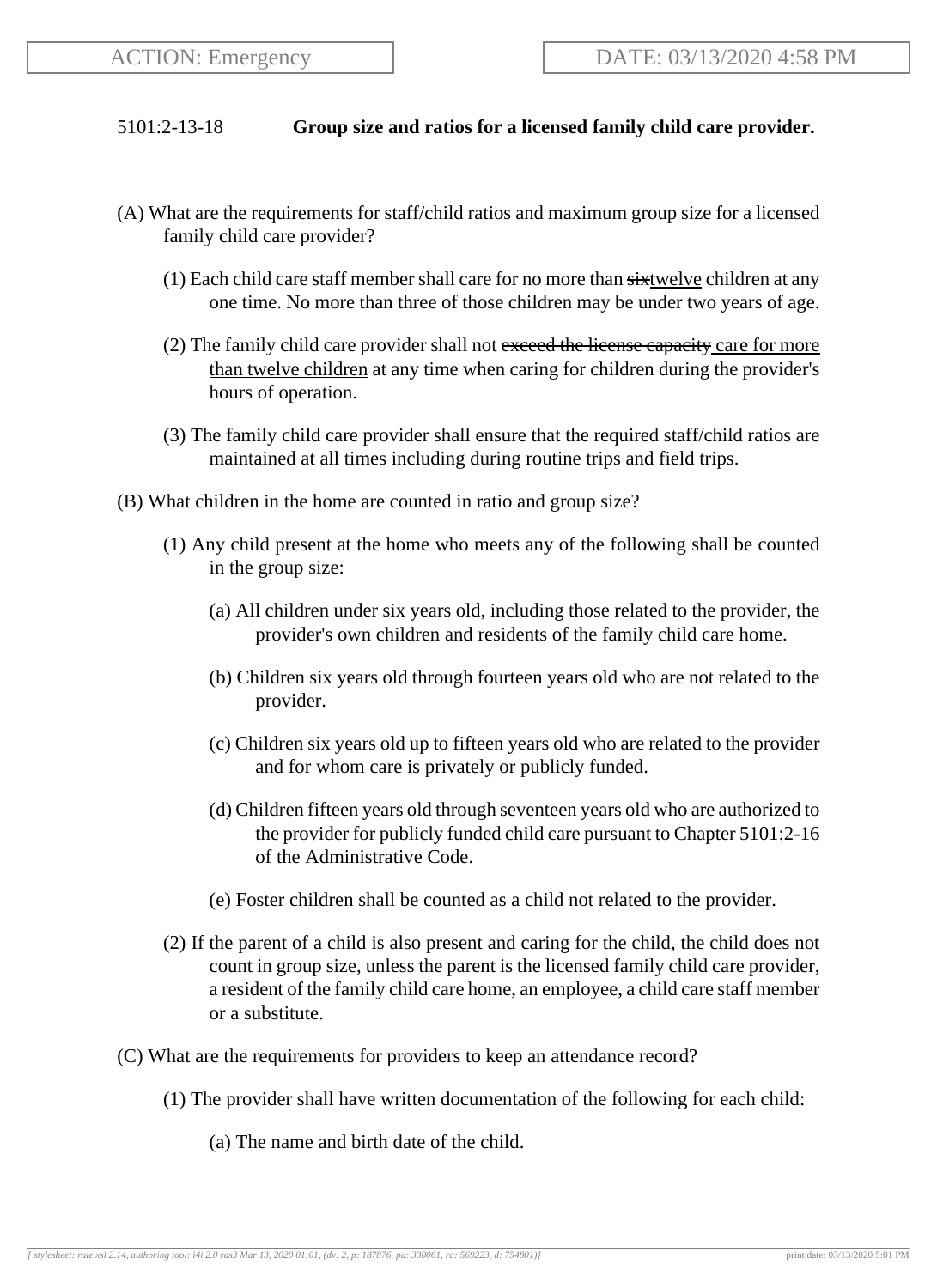- (b) The assigned group for the child.
- (c) The child's weekly schedule.
- (d) The time (hours and minutes) of the child's arrival and departure to the program, including transportation by the program. The Ohio electronic child care (Ohio ECC) provider website (Pweb) cannot be used to meet this written documentation requirement.
- (e) The written documentation shall be kept for a period of one year. Attendance documentation shall remain at the home at all times.
- (2) Each group shall have a method for tracking the children in the group. This tracking method shall include the child's name and date of birth and shall remain with the group at all times throughout the day including outdoor play, emergency evacuations and when groups are combined. The tracking shall be updated throughout the day as children enter or leave the group.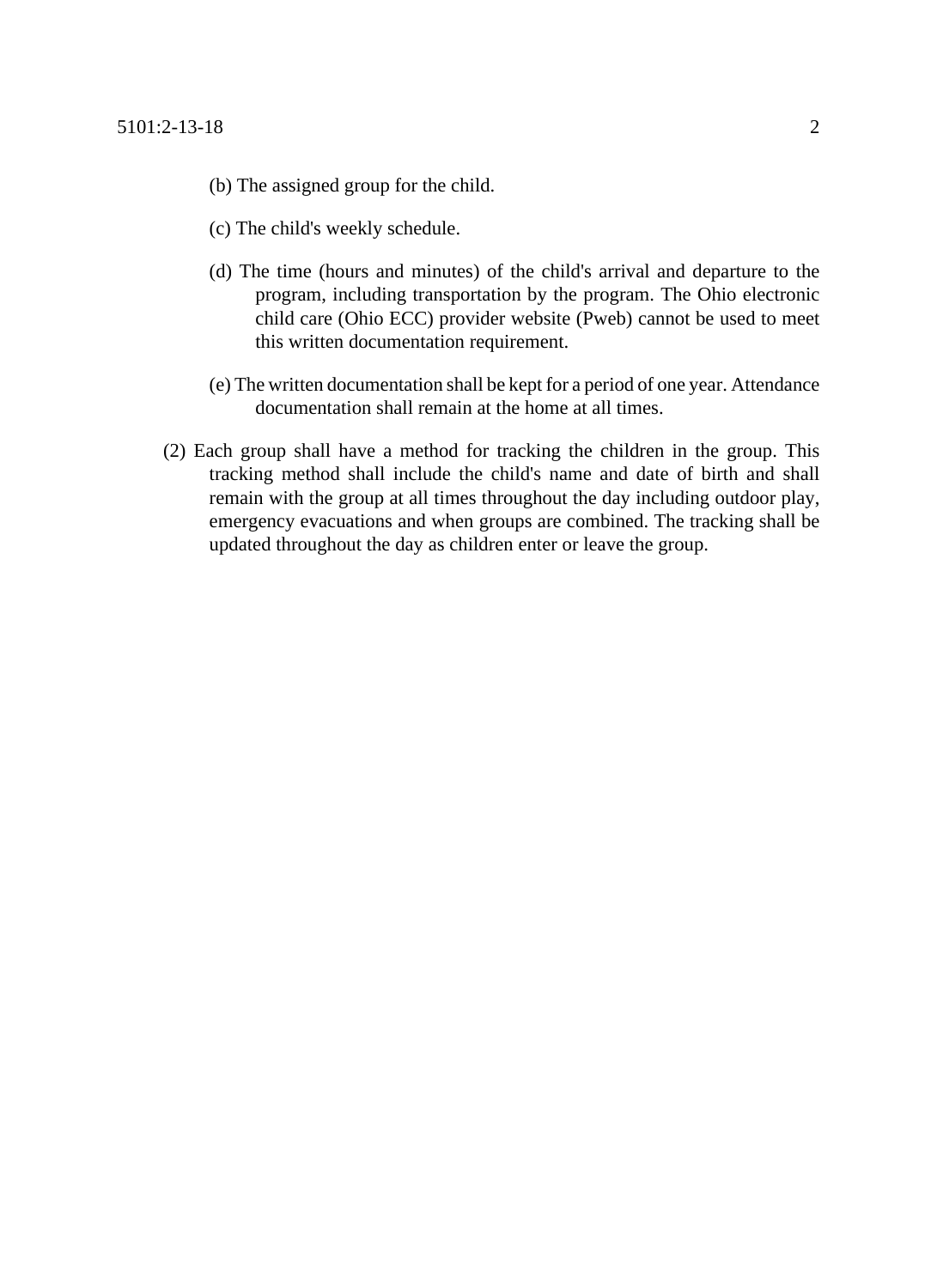Replaces: 5101:2-13-20, 5101:2-14-18

Effective: 3/13/2020

### CERTIFIED ELECTRONICALLY

Certification

03/13/2020

Date

Promulgated Under: 119.03 Statutory Authority: 5104.017, 5104.018

Rule Amplifies: 5104.017, 5104.018, 5104.01 Prior Effective Dates: 04/01/1982, 05/20/1983, 09/01/1986, 09/05/1986, 05/01/1989, 10/15/1996, 10/01/1997 (Emer.), 12/30/1997, 04/01/2003, 07/01/2003, 09/01/2005, 01/01/2007, 08/14/2008, 09/29/2011, 01/01/2014, 12/31/2016, 10/29/2017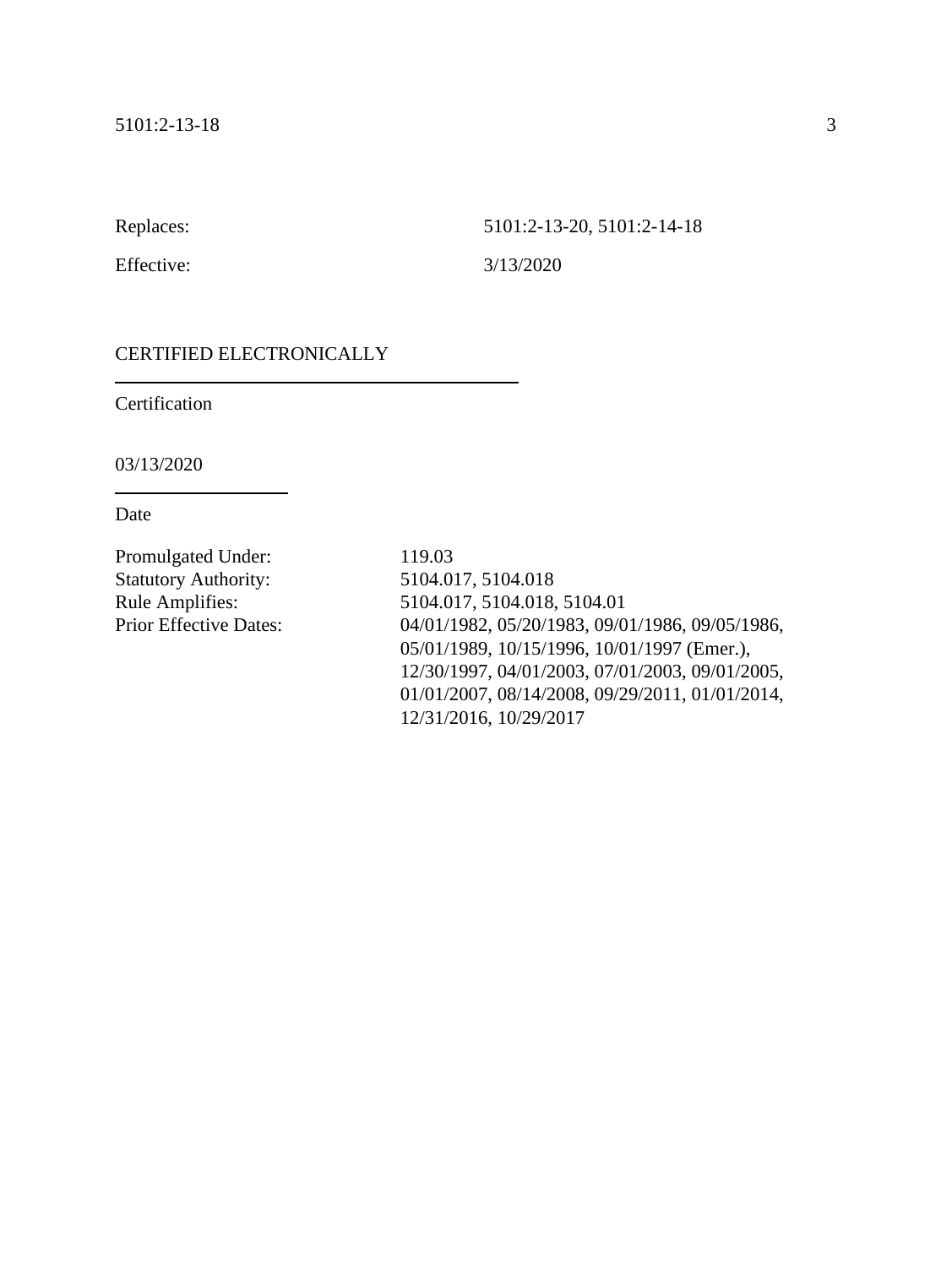## 5101:2-16-10 **Payment rates and procedures for providers of publicly funded child care services.**

- (A) How are payment rates established in the publicly funded child care program?
	- (1) Payment rates are based on a market rate survey completed by the Ohio department of job and family services (ODJFS) to providers in the state of Ohio.
	- (2) Payment rates shall apply to all providers of publicly funded child care.
- (B) What is the payment rate for a provider not participating in step up to quality (SUTQ)?
	- (1) The payment rate for a provider not participating in SUTQ shall be the lower of these two:
		- (a) The rate shown in appendix A to this rule for non-rated programs in the provider's county of location.
		- (b) The provider's customary rate to the public.
	- (2) The rate determined in paragraph (B)(1) of this rule shall be the base rate used to calculate any applicable additional payment amounts pursuant to paragraphs (D), (F) and (G) of this rule.
- (C) What is the payment rate for a provider participating in SUTQ?
	- (1) The base payment rate for a provider participating in SUTQ shall be the lower of these two:
		- (a) The rate shown in appendix A to this rule for rated programs in the provider's county of location.
		- (b) The provider's customary rate to the public. If the customary rate is used, an additional four per cent will be added, not to exceed the rated appendix.
	- (2) Once the rate is determined in paragraph  $(C)(1)$  of this rule, an additional per cent shall be added, as follows:
		- (a) One-star rated programs shall be paid an additional five per cent.
		- (b) Two-star rated programs shall be paid an additional eighteen per cent.
		- (c) Three-star rated programs shall be paid an additional twenty-one per cent.
		- (d) Four-star rated programs shall be paid an additional twenty-nine per cent.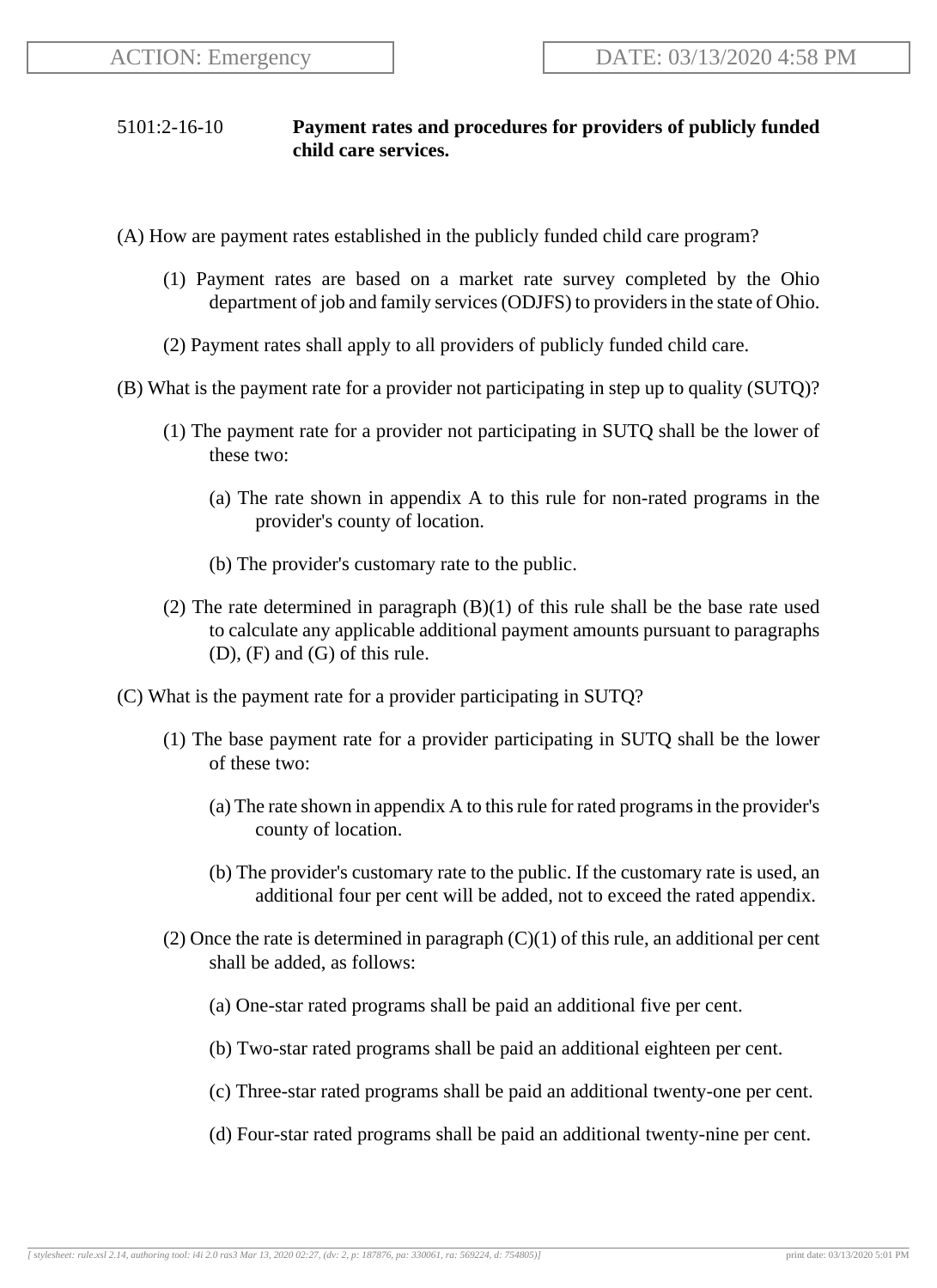- (e) Five-star rated programs shall be paid an additional thirty-five per cent.
- (D) What is the payment rate for accredited providers?
	- (1) Providers who are accredited by an ODJFS approved accrediting body as listed at http://jfs.ohio.gov/cdc/childcare.stm shall be paid an additional ten per cent of the applicable payment rate established in paragraph (B)(1) of this rule or paragraph  $(C)(1)$  of this rule. This rate shall apply for all children receiving publicly funded child care services.
	- (2) Providers who are accredited and also participating in SUTQ shall be paid either the per cent additional payment in paragraph  $(C)(2)$  of this rule or the per cent additional payment in paragraph (D)(1) of this rule, whichever is higher.
- (E) What is the difference between a school-age rate and a summer school-age rate?
	- (1) School-age rates shall be in effect during the school year as defined in rule 5101:2-16-01 of the Administrative Code.
	- (2) Summer school-age rates shall be in effect outside of the school year as defined in rule 5101:2-16-01 of the Administrative Code.
- (F) What is the compensation for child care services provided during non-traditional hours?
	- (1) Providers who care for children during non-traditional hours shall be paid an additional five per cent of the applicable payment rate established in paragraph  $(B)(1)$  or  $(C)(1)$  of this rule.
	- (2) This rate shall apply to the child for all hours of care during a week when any non-traditional hours of care are provided.
	- (3) The payment shall not exceed the provider's customary charge to the public.
	- (4) Non-traditional hours are the hours between seven p.m. and six a.m. on weekdays, and between twelve a.m. Saturday and six a.m. Monday.
	- (5) Non-traditional hours include any hours of care provided on New Year's day, Martin Luther King Jr. day, Memorial day, Independence day, Labor day, Thanksgiving day and Christmas day.
- (G) How are providers compensated for the care of children with special needs?
	- (1) Providers who care for a child that the caretaker and the county agency have identified as having special needs pursuant to rule 5101:2-16-02 of the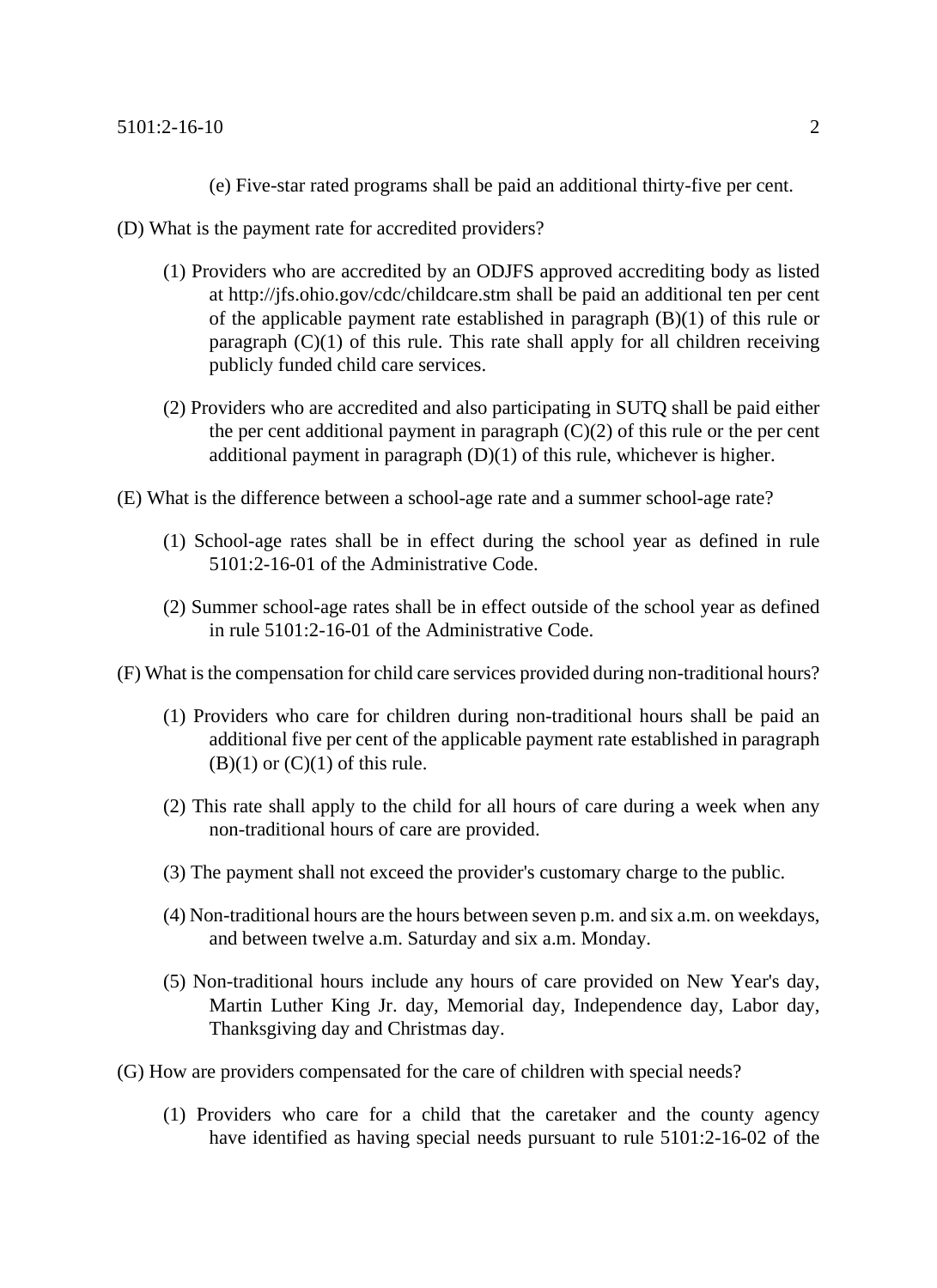Administrative Code shall be paid an additional five per cent of the applicable payment rate established in paragraph  $(B)(1)$  or  $(C)(1)$  of this rule. The payment shall not exceed the provider's customary charge to the public.

- (2) Providers who make special accommodations for the care of a child with special needs may receive twice the amount of the applicable payment rate established in paragraph  $(B)(1)$  or  $(C)(1)$  of this rule if approved pursuant to rule 5101:2-16-09 of the Administrative Code.
- (3) Payment enhancements or additional percentages shall only apply to the hours of care for the child with special needs.
- (H) What time increments are used for the payment of publicly funded child care services?
	- (1) Time increments are broken down into weekly categories based on the total number of hours per week that each child is authorized to receive publicly funded child care services, pursuant to rule 5101:2-16-06 of the Administrative Code. The categories of payment are as follows:
		- (a) An hourly payment is for hours of care totaling less than seven hours per week.
		- (b) A part-time payment is for hours of care totaling seven hours to less than twenty-five hours per week.
		- (c) A full-time payment is for hours of care totaling twenty-five hours to sixty hours per week.
		- (d) A full-time plus payment is for hours of care totaling more than sixty hours per week.
		- (e) A week is defined as the seven-day period from twelve a.m. Sunday to fiftynine minutes after eleven p.m. on Saturday.
	- (2) Payment shall be calculated using the total number of child care hours per week, that have been approved by the caretaker, if applicable, and submitted by the provider in the automated child care system.
		- (a) The total number of weekly hours of care received will be matched with the associated category and the provider will receive the payment rate for that category of care, up to the child's category of authorization.
		- (b) Payment shall not be made for hours that exceed the child's category of authorization.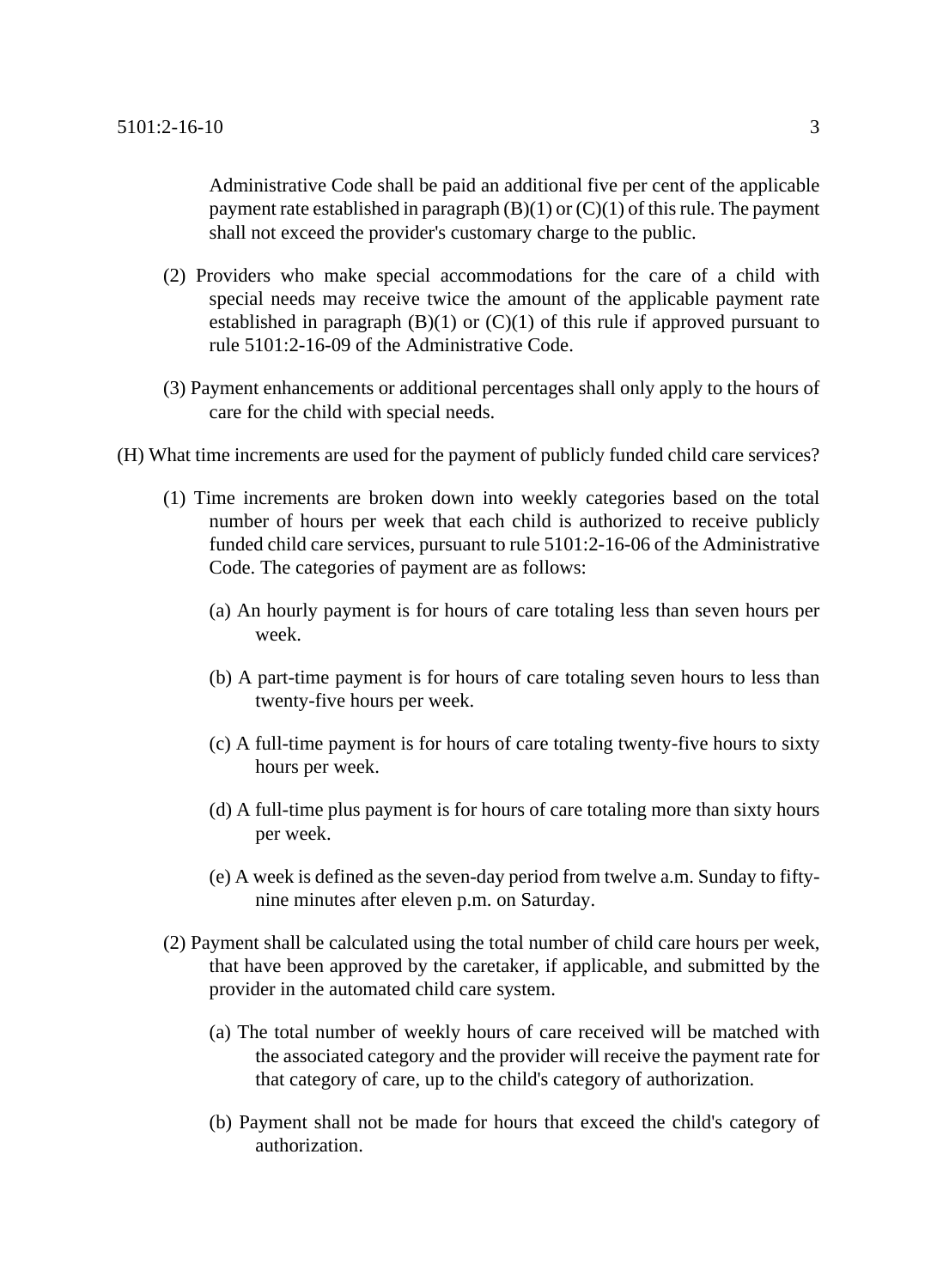#### 5101:2-16-10 4

(I) Are providers compensated for registration fees?

Providers may receive registration fees for children receiving publicly funded child care according to the following criteria:

- (1) Annually, a provider with a valid provider agreement as of January first shall receive a twenty-five dollar registration fee for each child who received publicly funded child care from the provider in the previous calendar year. For approved day camps, the camp shall have had a valid provider agreement as of August thirtieth of the previous year.
- (2) The child must have received publicly funded child care from the provider for at least one day during January through December of the previous year.
- (J) Is a provider compensated when a child is absent from the program?
	- $(1)$  A child is eligible for a maximum of tentwenty absent days during each six-month period of January through June and July through December of each state fiscal year.
	- (2) Absent days are defined in rule 5101:2-16-01 of the Administrative Code.
	- (3) A provider may be paid for an absent day for which a child is eligible. An absent day shall not be paid prior to actual attendance at the authorized program. The attendance shall be documented by a recorded in time and a recorded out time, and shall have occurred on any day in the previous rolling twelve months.
	- (4) The value of an absent day is based on the child's authorized hours for care, as follows:
		- (a) For a full-time or a full-time plus authorization, the value of an absent day is eight hours.
		- (b) For a part-time or an hourly authorization, the value of an absent day is five hours.
- (K) Are providers compensated for staff professional development days?
	- (1) Providers are eligible for two professional development days per state fiscal year. A fiscal year is defined as July first through June thirtieth.
	- (2) Professional development days are defined in rule 5101:2-16-01 of the Administrative Code.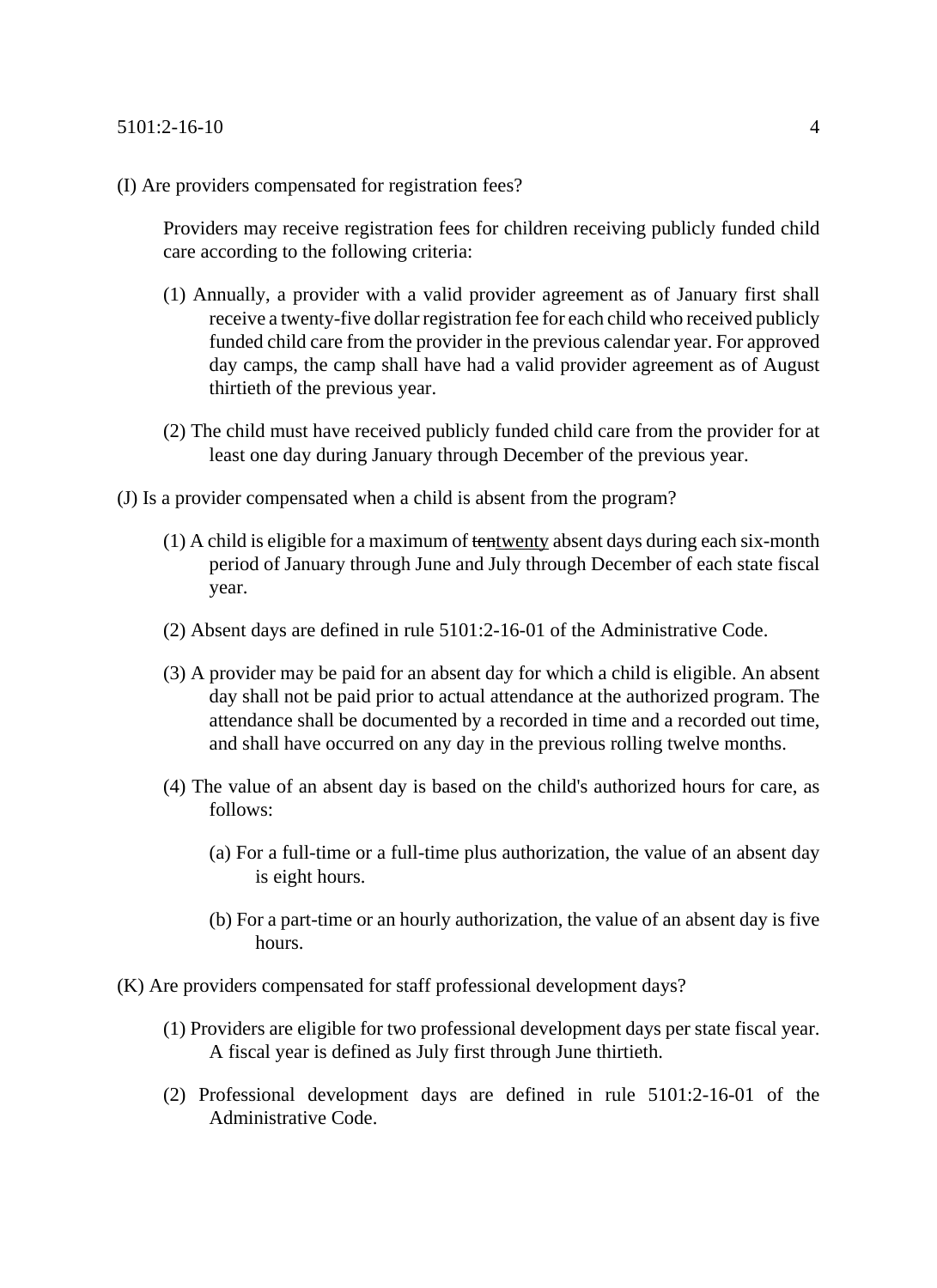- (3) Professional development days cannot be used on two consecutive calendar days or in two consecutive calendar months.
- (4) Professional development days shall not be used on any holiday listed in paragraph  $(F)(5)$  of this rule.
- (5) The value of a professional development day is based on a child's authorized hours for care, as follows:
	- (a) For a full-time or a full-time plus authorization, the value of a professional development day is eight hours.
	- (b) For a part-time or an hourly authorization, the value of a professional development day is five hours.
- (L) What is not included in the payment for publicly funded child care services?

The provider's publicly funded child care payment shall not include:

- (1) A child's copayment amount pursuant to rule 5101:2-16-05 of the Administrative Code.
- (2) Payment for services provided during the hours that a child is in care in another federal or state funded program (including, but not limited to, head start, early head start, or the early childhood education program).
- (3) Payment for services provided during the hours that a school-age child would typically be in attendance at a primary or secondary school.
- (M) What are the requirements regarding fees that a provider may charge to the caretaker?
	- (1) A provider shall make a caretaker aware of fees not covered by publicly funded child care payments for which the caretaker may be responsible.
		- (a) A provider shall have a signed agreement with the caretaker for the payment of these fees.
		- (b) Such fees may include:
			- (i) Late fees.
			- (ii) Activity fees.
			- (iii) Transportation fees.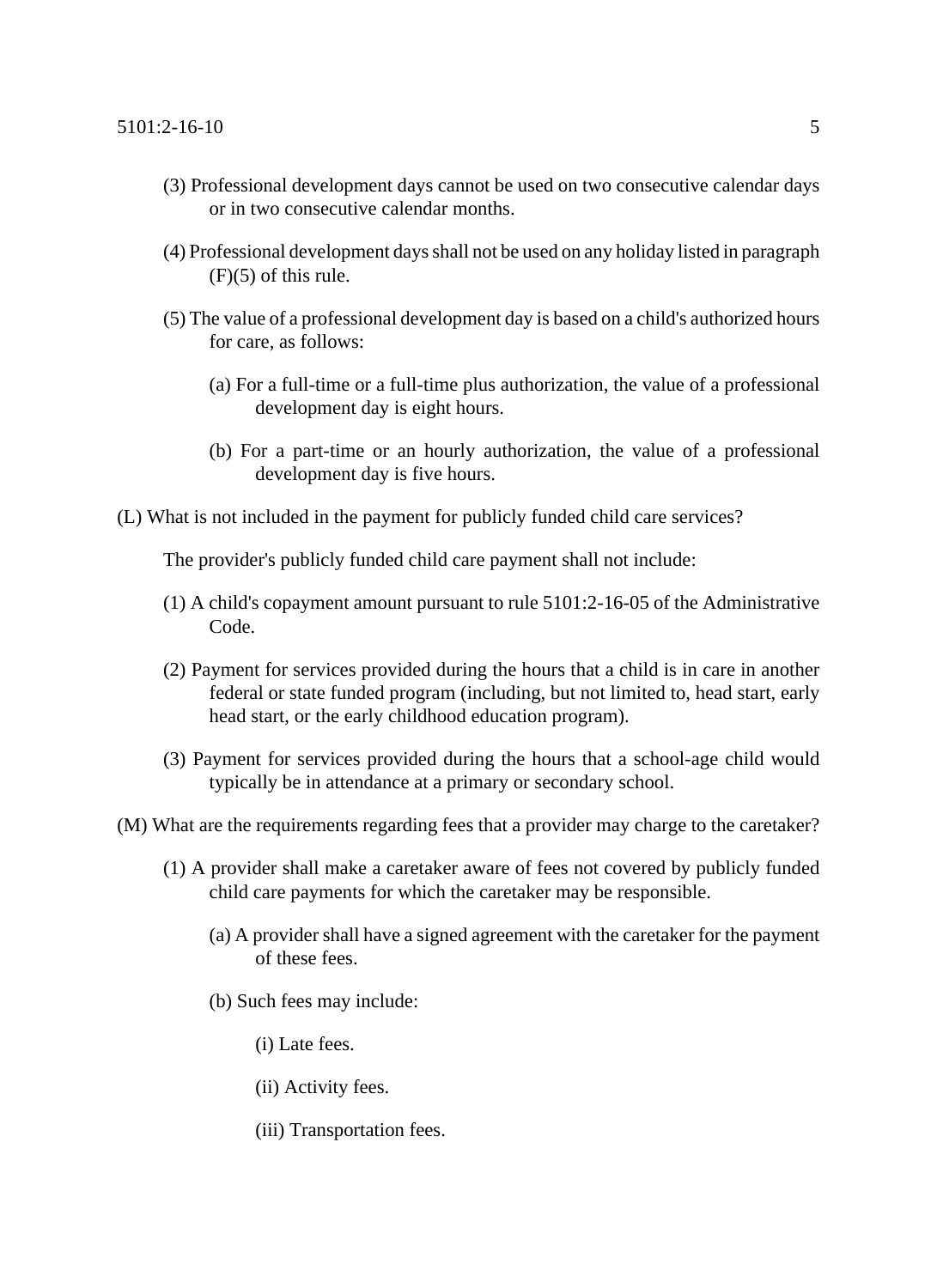- (iv) Charges for absent days which exceed those eligible for payment from ODJFS.
- (v) Charges for hours of care that exceed those authorized.
- (2) A provider shall not ask a caretaker to pay the difference between the provider's payment rate and the provider's customary charge to the public when the customary charge is higher.
- (3) A provider shall not ask a caretaker to pay the difference between the registration fee paid for the child by ODJFS and the provider's customary registration fee charge to the public when the customary registration fee is higher.
- (N) What are the payment rates for in-home aides that provide publicly funded child care services?

An in-home aide is the only provider of publicly funded child care services who may provide child care in the child's own home. Payment rates for in-home aides shall be determined according to the following:

- (1) An in-home aide shall be paid an hourly rate that is equal to the state minimum wage for forty or fewer hours in a week.
- (2) A rate of one and one-half times the state minimum wage shall be paid for hours in excess of forty in a week.
- (3) The total payment shall include child care services provided to all of the authorized child(ren) in the caretaker's home.
- (4) An in-home aide shall not claim absent days, pandemic days or professional development days for children receiving publicly funded child care services.

#### (O) Are providers compensated for pandemic days?

- (1) A pandemic day means a day in which the provider would normally provide child care for currently enrolled children, but has closed to the public in response to the COVID-19 pandemic.
- (2) Providers are eligible for twenty-one pandemic days per fiscal year.
- (3) The value of a pandemic day is based on a child's authorized hours for care, as follows: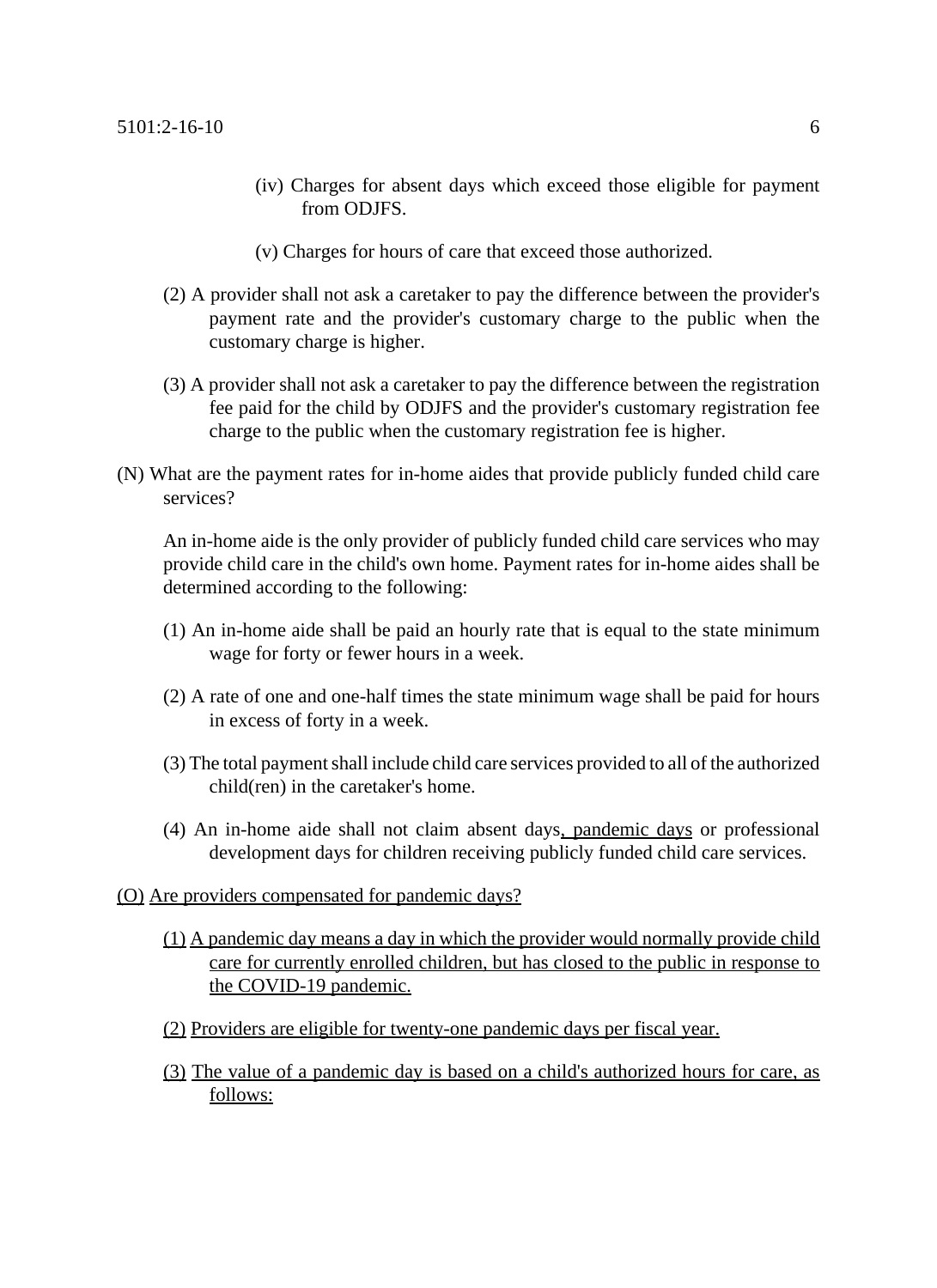- (a) For a full-time or a full-time plus authorization, the value of a pandemic day is eight hours.
- (b) For a part-time or an hourly authorization, the value of a pandemic day is five hours.